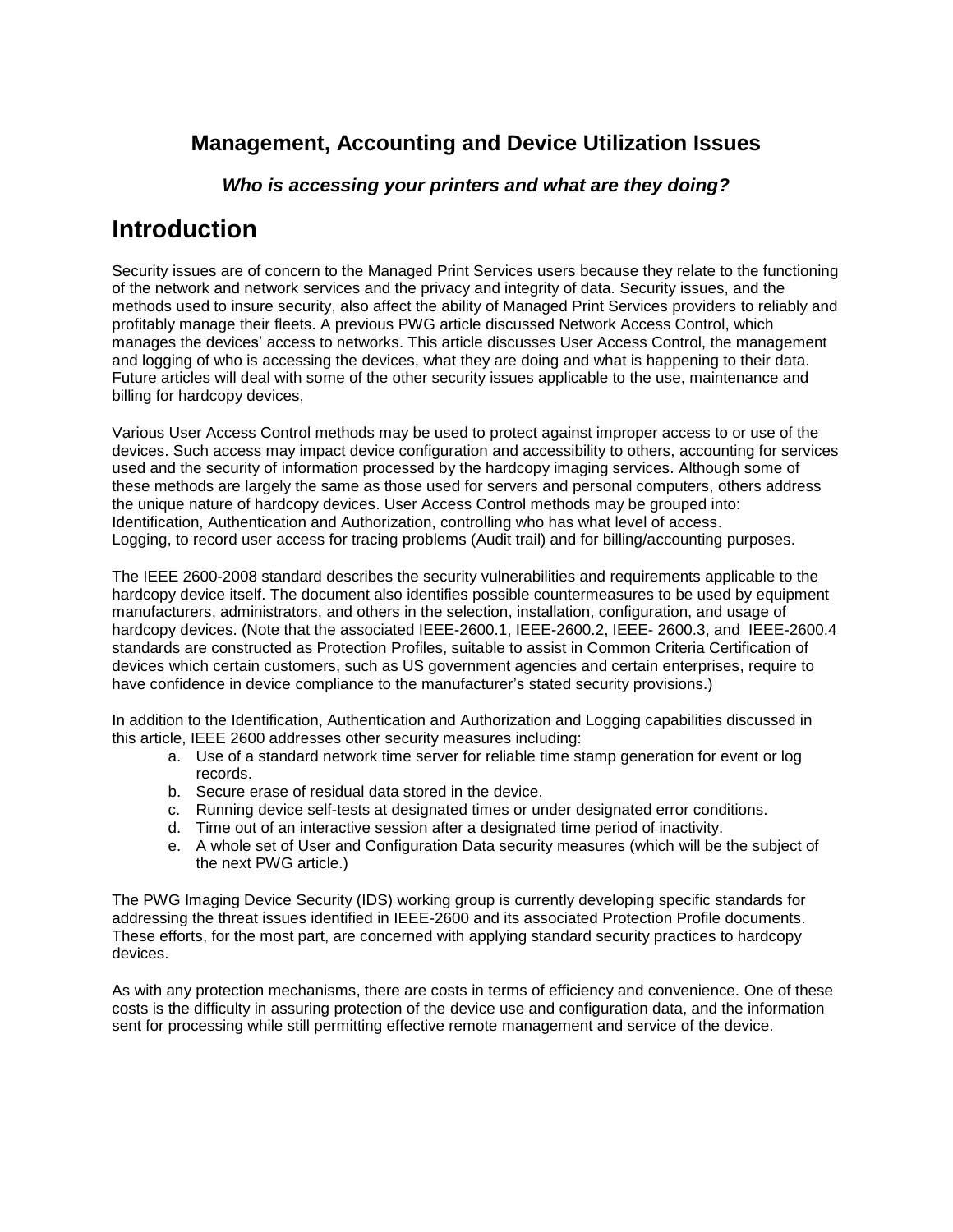## **Access Control According to User Roles**

Hardcopy device operations allow users to access device configuration, setup and usage information as well as job and document data. Without user access control, anyone could access the device and use these operations to disrupt service, avoid proper billing, or gain inappropriate access to the job and document information of other users (which is often retained in the device after a job has been completed.) Configuration capability must be restricted to those with administration rights, service access to device maintenance people, billing information to designated accounting personnel and job/document data to the job owner (and perhaps the device administrator), according to site security policy. Controlling access means identifying those who wish to access the device, authenticating their identity, determining the types of access for which they are authorized, and limiting their access accordingly.

In addition to controlling user access to device configuration, management and job information, an access control system can provide fine grained control over user access and use of hardcopy device features and resources. For example, User Access Control can be used to allow a visiting guest to print to a hardcopy device, but control their access to device resources, such as certain paper types (letter head) or document storage.

# **Identification, Authentication and Authorization**

To ensure proper access control, a set of administrator-configurable access control policies must be available. These policies must follow the local site security policy and must be based on which accesses to user data and device operations can be controlled. To enforce these access control policies, users must be properly identified (who are you?) and authenticated (prove it!). Once a user has been identified and the identity has been authenticated, specific access authorization can be provided to control the use of device resources and capabilities.

### *Identification and Authentication*

General security practice recognizes three categories of information that can be used for identification and authentication.

| $\left( \begin{matrix} 1 \end{matrix} \right)$ | Something you know | This category covers information known to the user, such as a User<br>Name, User ID, email address, phone number, or some other piece of<br>unique information. Generally this information will be combined with<br>some form of password or passphrase information. |
|------------------------------------------------|--------------------|----------------------------------------------------------------------------------------------------------------------------------------------------------------------------------------------------------------------------------------------------------------------|
| (2)                                            | Something you have | This covers the areas of physical identification content such as Common<br>Access Cards, passports, driver's license, etc.                                                                                                                                           |
| 3)                                             | Something you are  | While generally referring to user biometric information such as finger<br>prints, or retinal scans, this category could also include information such<br>as the user's physical location (proximity detection, etc.).                                                |

The provided identity information can be authenticated against a trusted access database, such an Active Directory or LDAP server, or a Trusted Certificate Authority.

### *Authorization*

A method of defining and providing authorization and usage rights must be provided to enable control over user operations. By defining a set of Access Control Policies, an administrator can exercise various levels of management over user and device permissions.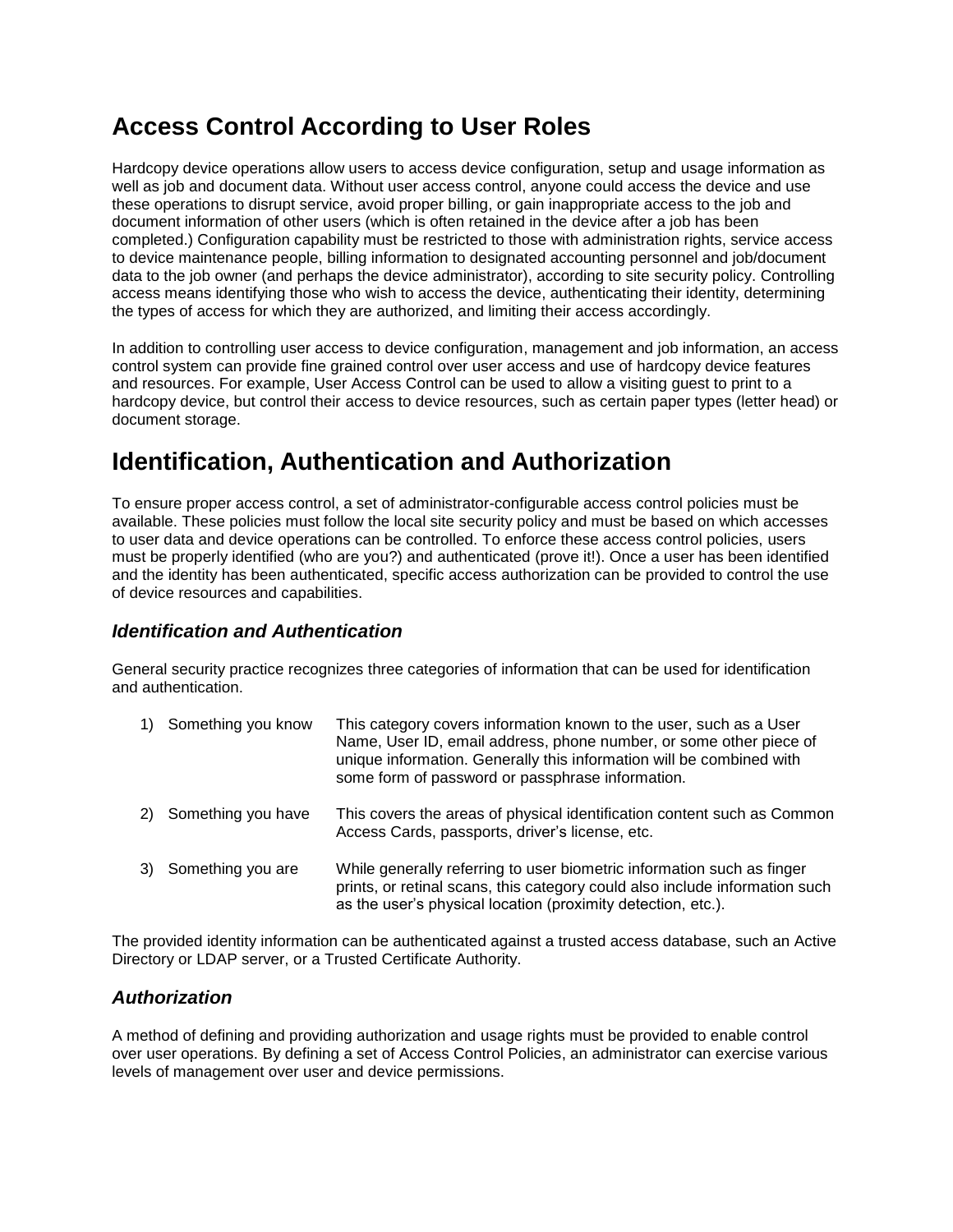The access control policies should be configurable only by an authorized local site Administrator or Operator according to the local site's security policies. In general, the access control policies should observe the following access control principles:

- 1. A User's Job data and the associated document data should only be accessible to the Job Owner, or an Administrator or Operator who has higher privilege than the Owner.
- 2. Any status data including System Status, Subunit Status, Service Status, Job or Document Status, Job or Document Receipt, and Job History are automatically generated and maintained by the device. Once generated, these data must never be modified by anybody and must be retained or deleted according to local administrative or regulatory policy.
- 3. User (or Basic) operations are mainly Job-oriented operations, available to Users including Job Owner, Administrator, and Operator; although any operation affecting a Job or Document is restricted to Job Owner, or an Administrator or Operator. The local site policy may cause a Service to restrict information provided to a User who is not an Administrator or Operator.
- 4. Administrative operations must be restricted to Administrators and Operators. For some Services such as Copy, certain operations may consider any User that is present at the device as having Administrator access.

The access control policies should assign access rights to the operations and stored data in accordance with the User's specific roles, assigned groups, and the local site's security policy. The access control policies for Users may be stored or configured in an external central user database such as an Active Directory or LDAP server along with a network domain user's identification and authentication information. The device should use the authentication protocols that perform authentication of a User's identification as well as access control policies against the central user database in the user's enterprise authentication framework before granting the user access to any device stored data or Service operation.

## **Log Generation and Availability**

Usage is often the basis for billing or attributing charges. It is also useful for maintenance and resource planning purposes. Keeping proper records of who uses how much of what services when is a necessary consideration in any managed print services installation. Further, because even properly authenticated and authorized users may intentionally or unintentionally abuse their access rights, logging who does what when is often required for security purposes, (audit log), sometimes with alerts sent out when actions contrary to security policy are attempted.

Hardcopy devices generally are capable of generating a great deal of information such as the number of pages printed for a given job, when a facsimile was received along with the sender's phone number and the number of pages, printer maintenance alerts, security issues like unauthorized access, and so forth. The "syslog" protocol (RFC 5424) is a common standard used for logging this information. This standard is already supported by many printers and all major operating systems to allow for centralized logging and analysis. The PWG's Imaging Device Security working group is currently developing an extension to the syslog protocol that defines standard keywords, values, and events so that printers from multiple vendors can log this information in a common format, greatly simplifying log analysis.

Although the most secure approach is for devices to continually send out log information to an external repository as events occur. Often however, this is neither practical nor justifiable. In many cases, log information is accumulated in the device with the external log updated periodically. In some cases, the log is maintained in the device itself, with log content being accessed by a remote call. Sometimes, log information can be locally accessed, perhaps by being printed out. In any case, Log data must be considered privileged information with special care taken so that this data cannot be altered.

### *Audit Logs*

The primary purpose of audit logs is to support site security requirements and regulatory compliance. Audit logs provide forensic information about access to the hardcopy device - when jobs were printed/faxed/copied, when software updates are applied, what computer(s) accessed the device and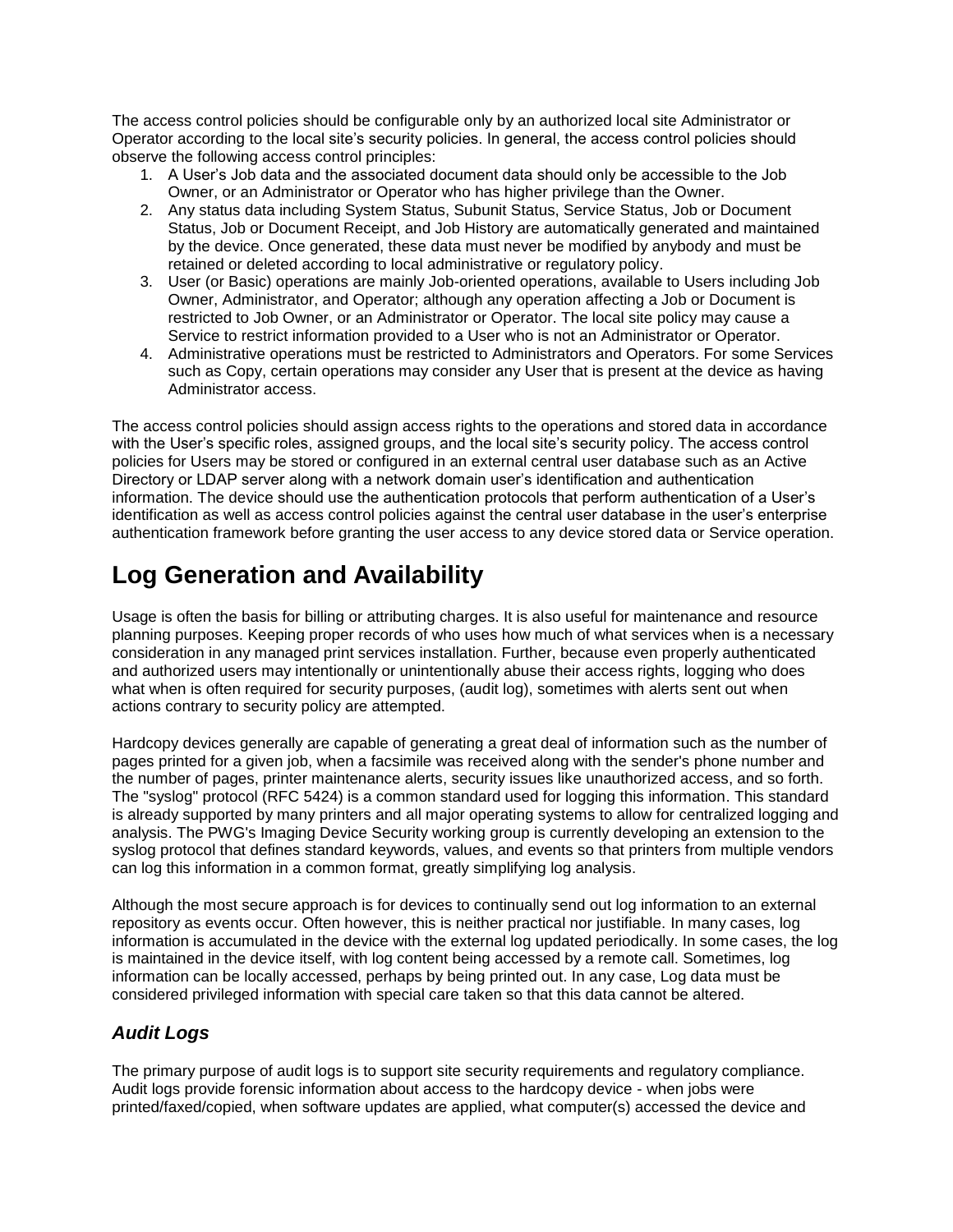when, what information was requested from the device and when, and whether the access was allowed. The IEEE Standard 2600 series of Protection Profiles define standard events and information that must be part of an audit log. The PWG IDS work group is also working to define additional events specific to secure networks and health assessment.

Generating audit log records and making them available for review and analysis by Administrators or Auditors is the most basic of common security requirements for all device operational environments. The types of security events that must be logged vary for different operational environments, as identified in the IEEE Standard 2600 series. Since the log records generated must be available for review and analysis by Administrators or Auditors who may not conveniently collocated with the distributed devices across the network, devices are often capable of sending the log records to an Administrator designated central log aggregation server. The log records are typically in a standard format using the IETF standard syslog protocol so that the logs can be integrated, audited, correlated and analyzed centrally across different log management applications.

Log records sent across the network must be protected for their authenticity and integrity. Typically, encryption of the syslog protocol information is used to mitigate the risk of device spoofing and man-inthe-middle attack,as required by the local site security policy.

### *Accounting Logs*

The primary purpose of accounting logs is to support accurate usage information for billing and/or expense analysis. Accounting logs may also be required for regulatory compliance.

Accounting logs provide a snapshot of print/fax/copy job activity - the owners of the jobs, billing information such as account numbers, the printer(s) used for the jobs, the number of pages in the job, the type of media used, and so forth. Detailed consumable information (how much cyan toner was used for each job) is generally not available, however. ISO 10175 (Document Printing Application or DPA) defines the baseline information necessary for accounting logs and is used as the basis of all IETF and PWG printing standards.

#### *Maintenance Logs*

The primary purpose of maintenance logs is to support site planning and response. Maintenance logs provide information about the hardcopy device - when consumables are replaced, when paper jams or other error conditions occur and are resolved, when the device detects faults in external connections such as power or networking, and when the device is in specific operating modes such as sleep, power down, servicing, etc. Much of this information is also available via SNMP in various standard (RFC 3805, PWG Power MIB) and vendor proprietary MIBs.

### **References:**

"IEEE Std. 2600™-2008, Information Technology: Hardcopy Device and System Security", IEEE, 2008

- "IEEE Std. 2600.1™-2009, IEEE Standard for a Protection Profile in Operational Environment A", IEEE, 2009
- "IEEE Std. 2600.2™-2009, IEEE Standard Protection Profile for Hardcopy Devices in IEEE Std. 2600™- 2008 Operational Environment B", IEEE, 2010
- "IEEE Std. 2600.3™-2009, IEEE Standard Protection Profile for Hardcopy Devices in IEEE Std. 2600™- 2008 Operational Environment C", IEEE, 2010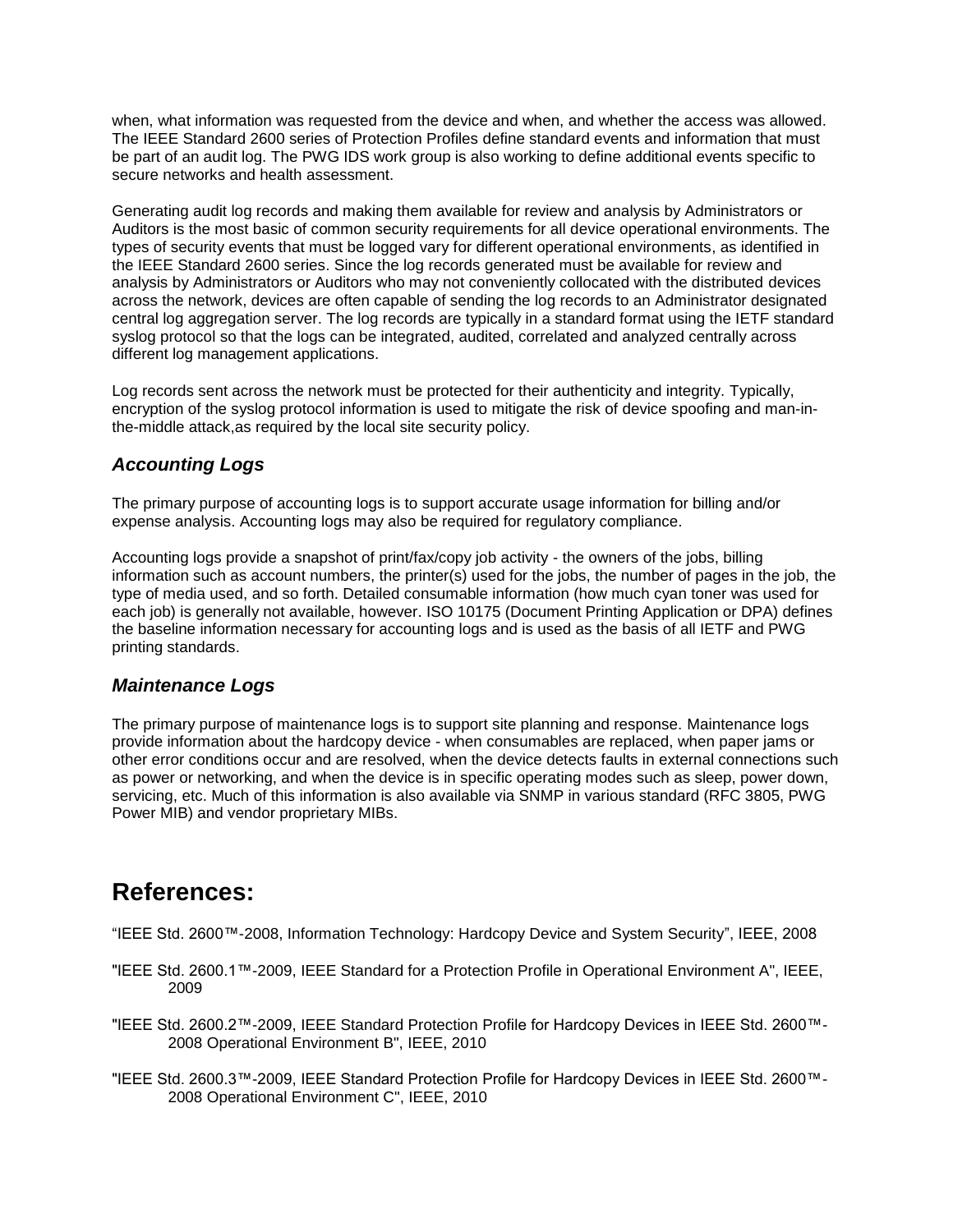"IEEE Std. 2600.4™-2010, IEEE Standard Protection Profile for Hardcopy Devices in IEEE Std. 2600™- 2008 Operational Environment D", IEEE, 2010

"Transmission of Syslog Messages over UDP"

- RFC5424 The Syslog Protocol, R. Gerhards March 2009
- RFC5425 Transport Layer Security (TLS) Transport Mapping for Syslog, F. Miao, Ed., Y. Ma, Ed., J. Salowey, Ed., March 2009
- RFC5426 Transmission of Syslog Messages over UDP, A. Okmiansk,i March 2009
- RFC5427 Textual Conventions for Syslog Management, G. Keeni March, 2009
- Common Criteria http://www.commoncriteriaportal.org/

IT Baseline Protection for Hardcopy Equipment

[https://www.bsi.bund.de/cae/servlet/contentblob/479612/publicationFile/28017/moduleb03406\\_pd](https://www.bsi.bund.de/cae/servlet/contentblob/479612/publicationFile/28017/moduleb03406_pdf.pdf) [f.pdf](https://www.bsi.bund.de/cae/servlet/contentblob/479612/publicationFile/28017/moduleb03406_pdf.pdf)

Background on Identification\_Authentication\_and\_Authorization

http://www.windowsecurity.com/whitepapers/Identification\_Authentication\_and\_Authorization\_on\_ the\_World\_Wide\_Web.html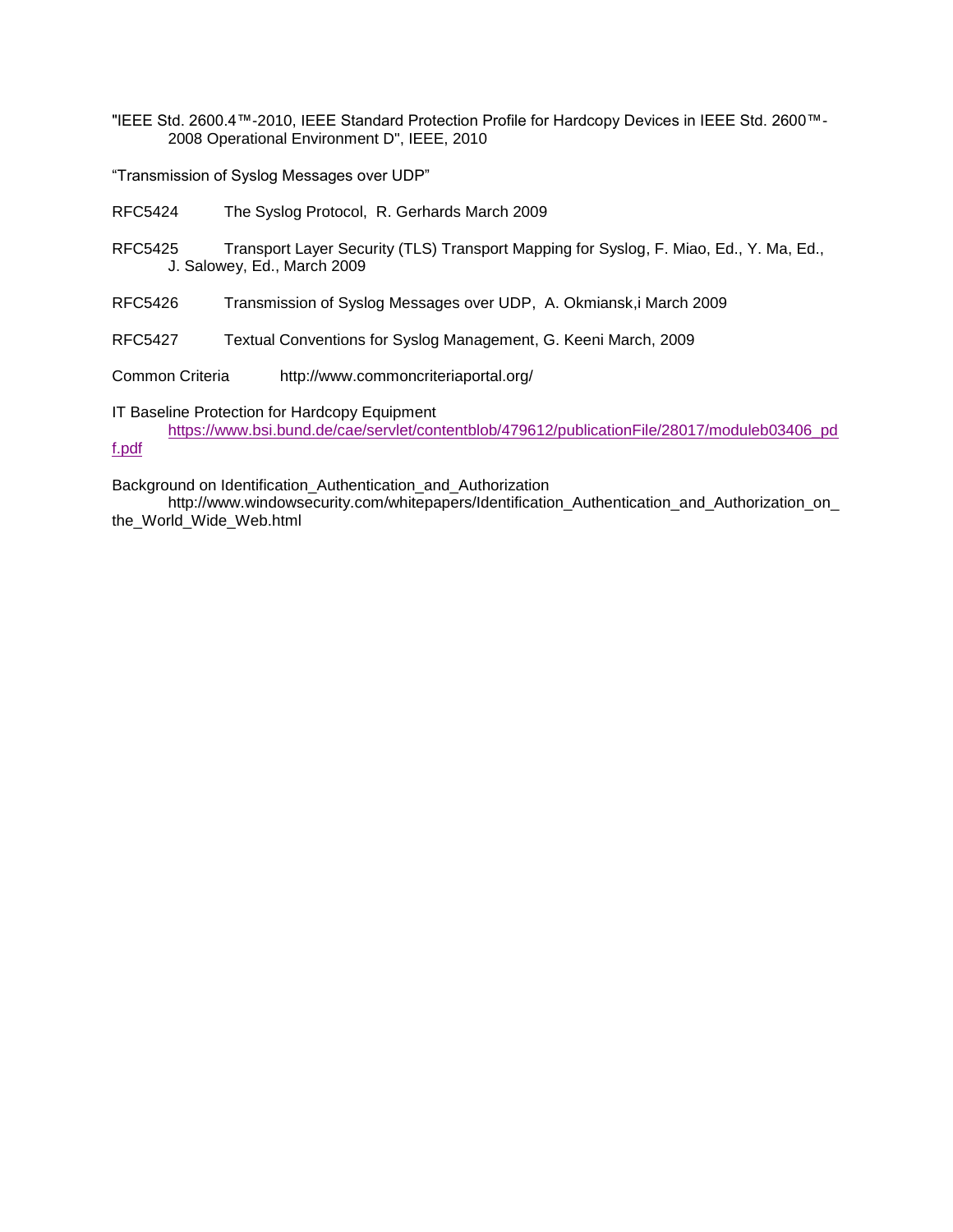#### Identification, Authentication and Authorization and Logging Survey Questions

- 1. Do you or your clients have a security policy that includes user access control for printers or multi function imaging device functions or capabilities?
	- a. No, there appears to be no need..
	- b. Not yet but the need is recognized.
	- c. Yes, via an external server,
	- d. Yes, using features in the device.
- 2. Are you or your clients implementing access control methods with respect to device configuration and/or access to user data (such as recently printed jobs)
	- a. No, there appears to be no need..
	- b. Not yet but the need is recognized.
	- c. Yes, via an external server,
	- d. Yes, using features in the device.
- 3. Are you or your clients implementing access control methods with respect to device functions limiting access to some features(e.g., color printing, fax message transmission) to only privileged users
	- a. No, there appears to be no need..
	- b. Not yet but the need is recognized.
	- c. Yes, via an external server,
	- d. Yes, using features in the device.
- 4. In your opinion, are currently available hardcopy devices equipped to support user access control?
	- a. Yes, adequate features are currently available.
	- b. No, support is needed but not yet available.
	- c. Such support is not needed.
- 5. Please indicate your opinion with respect to the following roles:
	- A. Guest User
		- a. In my experience, this is a reasonable and necessary role
		- b. In my experience, this is not a distinct role requirement
		- c. In my experience, it would be very difficult supporting this as a role since it is too restrictive
	- B. Basic user
		- a. In my experience, this is a reasonable and necessary role
		- b. In my experience, this is not a distinct role requirement
		- c. In my experience, it would be very difficult supporting this as a role since it is too restrictive
	- C. Privileged user
		- a. In my experience, this is a reasonable and necessary role
		- b. In my experience, this is not a distinct role requirement
		- c. In my experience, it would be very difficult supporting this as a role since it is too restrictive
	- D. Local manager (manages guest, basic and privileged user accounts, but cannot affect higher level accounts and has limited control over configuration; may have control over software "applications" in device )
		- a. In my experience, this is a reasonable and necessary role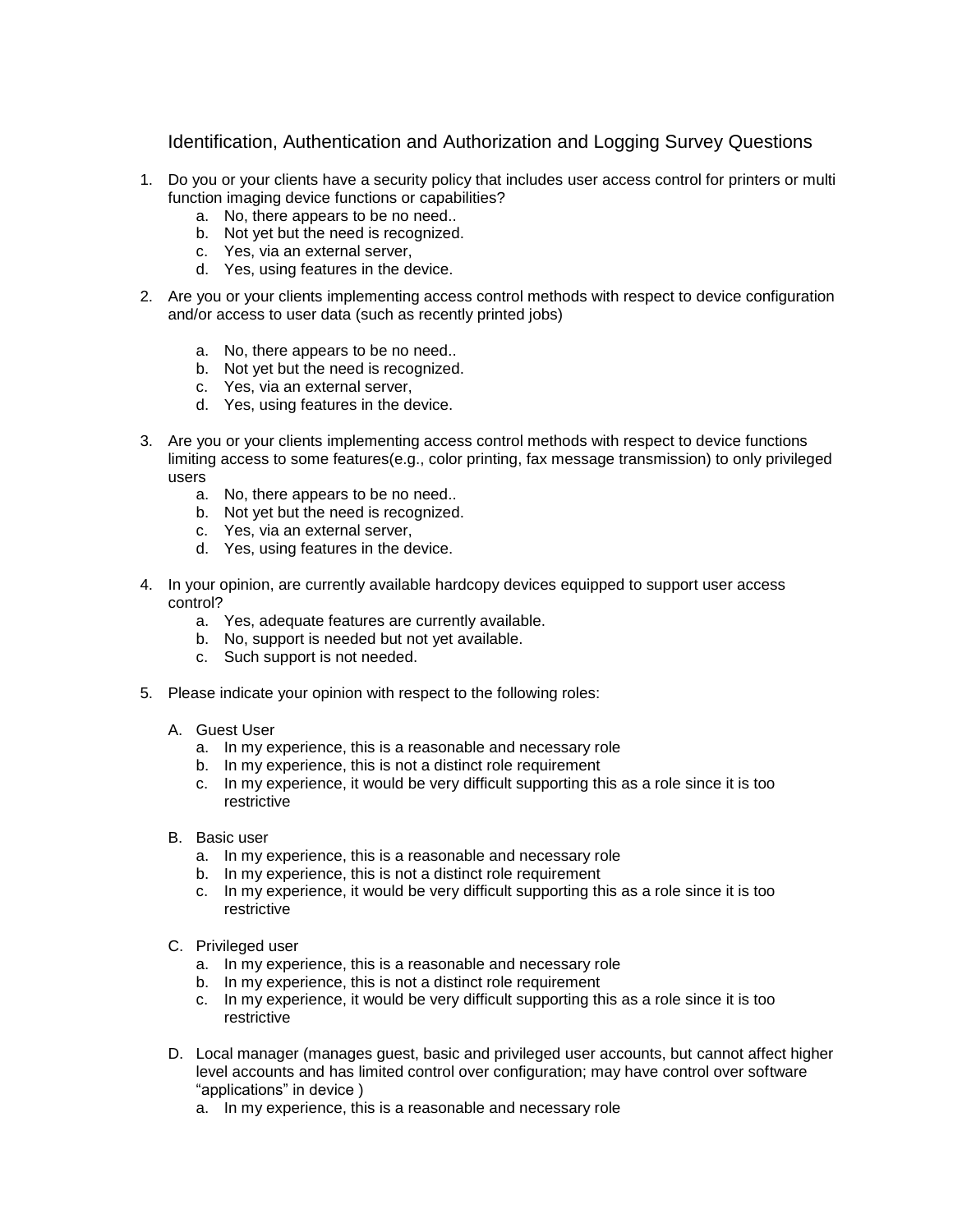- b. In my experience, this is not a distinct role requirement
- c. In my experience, it would be very difficult supporting this as a role since it is too restrictive
- E. Local Maintenance (can replenish paper and simple supplies, clear simple paper jams but cannot configure device nor have access to any user data.)
	- a. In my experience, this is a reasonable and necessary role
	- b. In my experience, this is not a distinct role requirement
	- c. In my experience, it would be very difficult supporting this as a role since it is too restrictive
- F. Network Manager (responsible for overall network including network security (can disconnect unit from network and possibly reconfigure network interfaces and security provisions. May have control over software/firmware updates.)
	- a. In my experience, this is a reasonable and necessary role
	- b. In my experience, this is not a distinct role requirement
	- c. In my experience, it would be very difficult supporting this as a role since it is too restrictive
- G. Accounting manager(has access to usage log information including who used what amount of which service and when, for billing/accounting/chargeback, but not access to user data)
	- a. In my experience, this is a reasonable and necessary role
	- b. In my experience, this is not a distinct role requirement
	- c. In my experience, it would be very difficult supporting this as a role since it is too restrictive
- H. Maintenance and Service (responsible keeping unit operating, including configuration, firmware update, corrective and preventive maintenance, parts replacement. Probably can run tests, status and configuration queries)
	- a. In my experience, this is a reasonable and necessary role
	- b. In my experience, this is not a distinct role requirement
	- c. In my experience, it would be very difficult supporting this as a role since it is too restrictive
- 6. Are you or your clients implementing logging ?
	- a. For security purposes.
	- b. For billing or accounting.
	- c. For other reasons.
- 7. If you or your clients are implementing logging, is the log kept:
	- a. In the device
	- b. In a local server
	- c. Remotely
	- d. No logging. Billing is done by simple copy count or other method.
- 8. What problems with respect to access are you experiencing/anticipating? (Check all that apply)
	- a. Unauthorized users gaining access to other users' job data (including violation of regulations such as HIPAA, Sarbanes-Oxley etc.)
	- b. Users modifying device characteristics, or rending device inappropriate for or inaccessible to other users.
	- c. Users abusing access for unauthorized use of services (e.g., unnecessary use of higher cost services, such as color; private use, etc)
	- d. Users not being allowed proper access to perform their jobs.
	- e. Other
- 9. With respect to user access control and logging: